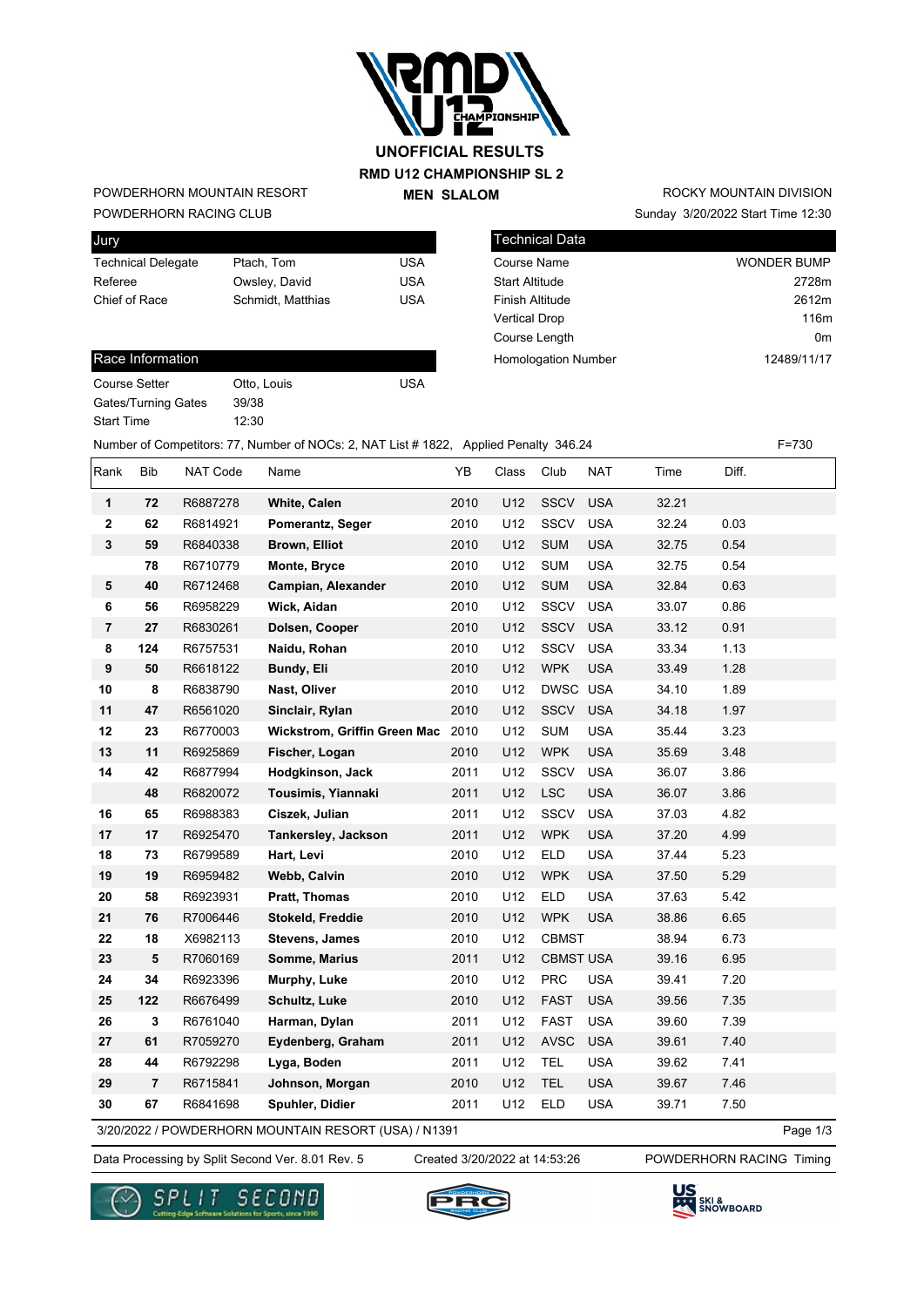# **RMD U12 CHAMPIONSHIP SL 2 MEN SLALOM UNOFFICIAL RESULTS**

POWDERHORN RACING CLUB POWDERHORN MOUNTAIN RESORT

### Sunday 3/20/2022 Start Time 12:30 ROCKY MOUNTAIN DIVISION

|      | <b>OWDER TORY TV TOILLO OLDE</b> |          |                          |      |       |                  |            |         | OILOILOLE Otalit Time 12.00 |  |
|------|----------------------------------|----------|--------------------------|------|-------|------------------|------------|---------|-----------------------------|--|
| Rank | <b>Bib</b>                       | NAT Code | Name                     | YB   | Class | Club             | <b>NAT</b> | Time    | Diff.                       |  |
| 31   | 36                               | R6920717 | Middledorf, Dillon       | 2010 | U12   | <b>SSP</b>       | <b>USA</b> | 39.80   | 7.59                        |  |
| 32   | 49                               | R7129801 | Morstad, Chase           | 2011 | U12   | <b>PRC</b>       | <b>USA</b> | 39.87   | 7.66                        |  |
| 33   | 45                               | R6857510 | Beauregard, Luke         | 2011 | U12   | <b>SSP</b>       | <b>USA</b> | 39.90   | 7.69                        |  |
| 34   | 77                               | R6830650 | Dumond, Felix            | 2011 | U12   | <b>ELD</b>       | <b>USA</b> | 39.92   | 7.71                        |  |
|      | 15                               | R7081446 | <b>Martz Feige, Cody</b> | 2011 | U12   | <b>SSCV</b>      | <b>USA</b> | 39.92   | 7.71                        |  |
| 36   | 1                                | R6794237 | Napoli, Giovanni         | 2011 | U12   | <b>SSCV</b>      | <b>USA</b> | 40.38   | 8.17                        |  |
| 37   | 21                               | R7054746 | Volk, William            | 2011 | U12   | <b>SSP</b>       | <b>USA</b> | 40.44   | 8.23                        |  |
| 38   | 69                               | R6790580 | Arndt, Graham            | 2011 | U12   | TEL              | <b>USA</b> | 40.67   | 8.46                        |  |
| 39   | 20                               | R6846922 | Lachowitzer, Zachary     | 2011 | U12   | <b>FAST</b>      | <b>USA</b> | 42.18   | 9.97                        |  |
| 40   | 6                                | R6962689 | Drai, Marc               | 2010 | U12   | <b>SSCV</b>      | <b>USA</b> | 42.22   | 10.01                       |  |
| 41   | 28                               | R6901894 | Guziur, Kieran           | 2011 | U12   | <b>WPK</b>       | <b>USA</b> | 42.35   | 10.14                       |  |
| 42   | 51                               | R6841814 | <b>Watkins, Brendan</b>  | 2011 | U12   | <b>WPK</b>       | <b>USA</b> | 42.43   | 10.22                       |  |
| 43   | 9                                | R6918366 | <b>Clemens, Thomas</b>   | 2010 | U12   | DWSC USA         |            | 42.86   | 10.65                       |  |
| 44   | 14                               | R7065196 | Loboda, Yaroslav         | 2011 | U12   | <b>AVSC</b>      | <b>USA</b> | 43.36   | 11.15                       |  |
| 45   | $\mathbf 2$                      | R6808657 | Zukosky, Evan            | 2011 | U12   | <b>SSP</b>       | <b>USA</b> | 44.11   | 11.90                       |  |
| 46   | 33                               | R6959935 | <b>Cummins, Jude</b>     | 2011 | U12   | <b>ELD</b>       | <b>USA</b> | 44.30   | 12.09                       |  |
| 47   | 68                               | R6762184 | <b>Starrett, Thacher</b> | 2010 | U12   | <b>ELD</b>       | <b>USA</b> | 45.92   | 13.71                       |  |
| 48   | 37                               | R6969887 | Peters, Alexander        | 2010 | U12   | <b>PRC</b>       | <b>USA</b> | 46.39   | 14.18                       |  |
| 49   | 52                               | R6865038 | Allen, Parker            | 2011 | U12   | <b>TEL</b>       | <b>USA</b> | 46.47   | 14.26                       |  |
| 50   | 4                                | R7132635 | <b>Block, Colby</b>      | 2011 | U12   | <b>CBMST USA</b> |            | 46.57   | 14.36                       |  |
| 51   | 29                               | R6788189 | Kuehl, Liam              | 2011 | U12   | <b>FAST</b>      | <b>USA</b> | 46.77   | 14.56                       |  |
| 52   | 41                               | R7096107 | Slosberg, Maddox         | 2010 | U12   | <b>TEL</b>       | <b>USA</b> | 46.79   | 14.58                       |  |
| 53   | 38                               | R7060080 | Boxer, Eugene            | 2011 | U12   | <b>AVSC</b>      | <b>USA</b> | 47.27   | 15.06                       |  |
| 54   | 54                               | X7041372 | Perarnaud, Sebastien     | 2010 | U12   | <b>ELD</b>       |            | 47.60   | 15.39                       |  |
| 55   | 55                               | R6930475 | Frost, Asa               | 2010 | U12   | <b>FAST</b>      | <b>USA</b> | 48.97   | 16.76                       |  |
| 56   | 57                               | R7101578 | <b>Fleming, Bretton</b>  | 2011 | U12   | <b>SSP</b>       | <b>USA</b> | 51.61   | 19.40                       |  |
| 57   | 31                               | R6972136 | Coig, Iker               | 2010 | U12   | <b>SUM</b>       | <b>USA</b> | 1:06.32 | 34.11                       |  |
| 58   | 25                               | R6999970 | Kutsch, Nikolas          | 2010 | U12   | <b>SUM</b>       | <b>USA</b> | 1:08.33 | 36.12                       |  |
| 59   | 39                               | R7071115 | Eggebraten, Soren        | 2011 | U12   | <b>CBMST USA</b> |            | 1:12.75 | 40.54                       |  |

#### **NOT PERMITTED TO START**

|    | <b>DID NOT START: 3 competitors</b>  |                               |      |                 |             |            |
|----|--------------------------------------|-------------------------------|------|-----------------|-------------|------------|
| 53 | R6849972                             | Gregory, Nathan               | 2010 | U12             | <b>SSCV</b> | <b>USA</b> |
| 10 | R6871212                             | Mennen, Peter                 | 2010 | U12             | <b>SSP</b>  | <b>USA</b> |
| 35 | R6927964                             | Cournoyer, Shea               | 2010 | U12             | <b>SSCV</b> | <b>USA</b> |
|    |                                      |                               |      |                 |             |            |
|    | <b>DID NOT FINISH: 8 competitors</b> |                               |      |                 |             |            |
| 60 | C6898335                             | <b>Britton, Kobe</b>          | 2011 | U <sub>12</sub> |             | <b>USA</b> |
| 64 | R7003401                             | Davis, Henry                  | 2010 | U12             | <b>SSP</b>  | <b>USA</b> |
| 66 | R7064903                             | Morgan, Maxwell               | 2011 | U12             | AVSC USA    |            |
| 70 | R6996927                             | <b>Matlock, Nate</b>          | 2011 | U12             | DWSC USA    |            |
| 74 | R6832109                             | Knapp, Torin                  | 2010 | U12             | <b>SSP</b>  | <b>USA</b> |
| 75 | R7044500                             | Anderson, Maxon               | 2011 | U12             | <b>PRC</b>  | <b>USA</b> |
| 16 | R6998521                             | <b>Stover-Winter, Zaccary</b> | 2010 | U12             | ELD.        | <b>USA</b> |

3/20/2022 / POWDERHORN MOUNTAIN RESORT (USA) / N1391

Data Processing by Split Second Ver. 8.01 Rev. 5 Created 3/20/2022 at 14:53:26 POWDERHORN RACING Timing

Created 3/20/2022 at 14:53:26

Page 2/3